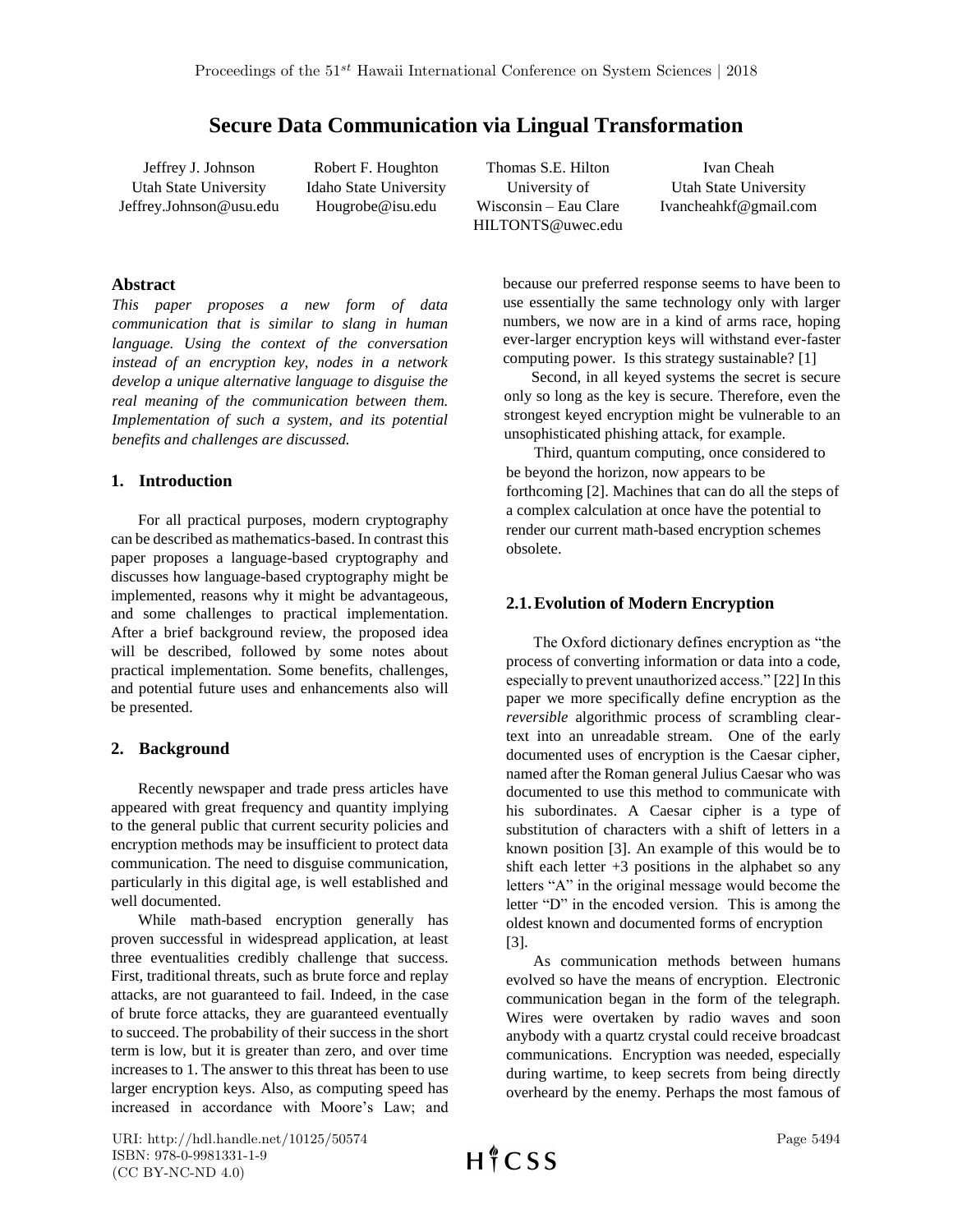wartime encryption was the Germans' Enigma machine used in World War II [4]. This machine used a changing number of rotors that could be set to transpose the alpha characters. Each machine was capable of 17,576 combinations. This machine provided the supposed secure communication that the Axis powers needed to coordinate their methods. However, thanks to Alan Turing and associates, the Allied powers were able to break this code and thereby gain knowledge of the Axis powers' communications. Another famous wartime example is the Navajo code talkers of World War II. [24]

The Data Encryption Standard or DES is a 56-bit encryption standard developed by IBM in 1977 [5] at the behest of the National Bureau of Standards and was used primarily by the United States Government throughout the 1980s and into the 1990s. As computers became more powerful and able to conduct exponentially greater numbers of operations per second, DES was relegated to obsolete status because it was too easily and quickly broken. By 2000, the Advanced Encryption Standard (AES) had supplanted DES as the de facto standard of encryption [6].

As data communication evolved from wired to wireless, encryption again was needed to help keep this process safe from eavesdropping. The 802.11 standard included encryption [7]. This encryption protocol called Wired Equivalent Privacy (WEP) was a method of scrambling the communication using a 40-bit key. As Arbaugh et al [7] pointed out, this method was quickly defeated and new, stronger standards were needed.

One fundamental difficulty of these and other "symmetric" encryption methods is the needed secrecy of the key. Somehow, both sides of the communication need to have possession of the key while keeping it secret from all other parties.

"Asymmetric" or "public private key encryption" has become the de facto solution for most modern encryption schemes. Public key or asymmetric key encryption was in development in the UK as early as 1973 but finally declassified in 1997 [8]. Asymmetric encryption uses two keys: a publicly available one to encrypt and a different, privately held one to decrypt.

New security measures, based on biometric tokens and other non-mathematical substitution schemes are now coming into practice. An example pertinent to this paper is the "Captcha" program, which takes advantage of something humans can do well, but computers do poorly – recognize characters in a distorted picture. This paper proposes a new process that we call Lingual Transformation-based encryption, or simply Lingual Transformation, which would apply a similar concept, protecting data via schemes at which computers are not inherently proficient. It would disguise communication by evolving the language used.

### **2.2.Human language evolves over time**

Even without computers, humans often disguise their communication by introducing changes to their language, as in slang. Also, languages evolve over time. Generally, the changes that occur include spelling and pronunciation, the meaning of words and/or phrases, and additions/deletions in the lexicon. [9] Examples of evolutionary spelling changes can be seen in American versus British spellings of words like color (colour), and catalog (catalogue). Pronunciation differences can be observed between one time and another, as well as in regional differences. For example, the word "leisure" may rhyme with "treasure" or with "seizure", often depending on the age of the person saying it. Lexical changes occur as new words come into widespread use (megabyte, snowboard, google) and old words fall into disuse (deliciate, aerodrome).

Another way in which language changes is by development of slang. The difference in slang is that it often assigns different meanings to existing words. Although slang may have been used much earlier, "What we mean by English slang today didn't really start until the 16th or 17th century in England. It developed out of what was then called the 'thieves cant', or the jargon developed by criminals. It's estimated that perhaps only 10,000 people out of the 4 million English speakers spoke the Thieves Cant, and its purpose originally was the same as all jargon – to be able to speak to each other without others knowing what they were saying" [10].

In modern slang the meanings assigned to slang words often depend on the context in which they are spoken. In reference to a desired drink on a summer day, the word "cool" has a completely different meaning than when used in reference to a person who remains calm under stress. Therefore, given a specific context, the words and phrases employed in a conversation may be understood differently, according to that context. Thus, "Skier slang is different from surfer slang, which is different from any other subgroups' slang, and the only way to know it, is to be a part of that group" [11].

#### **2.3.The Problem**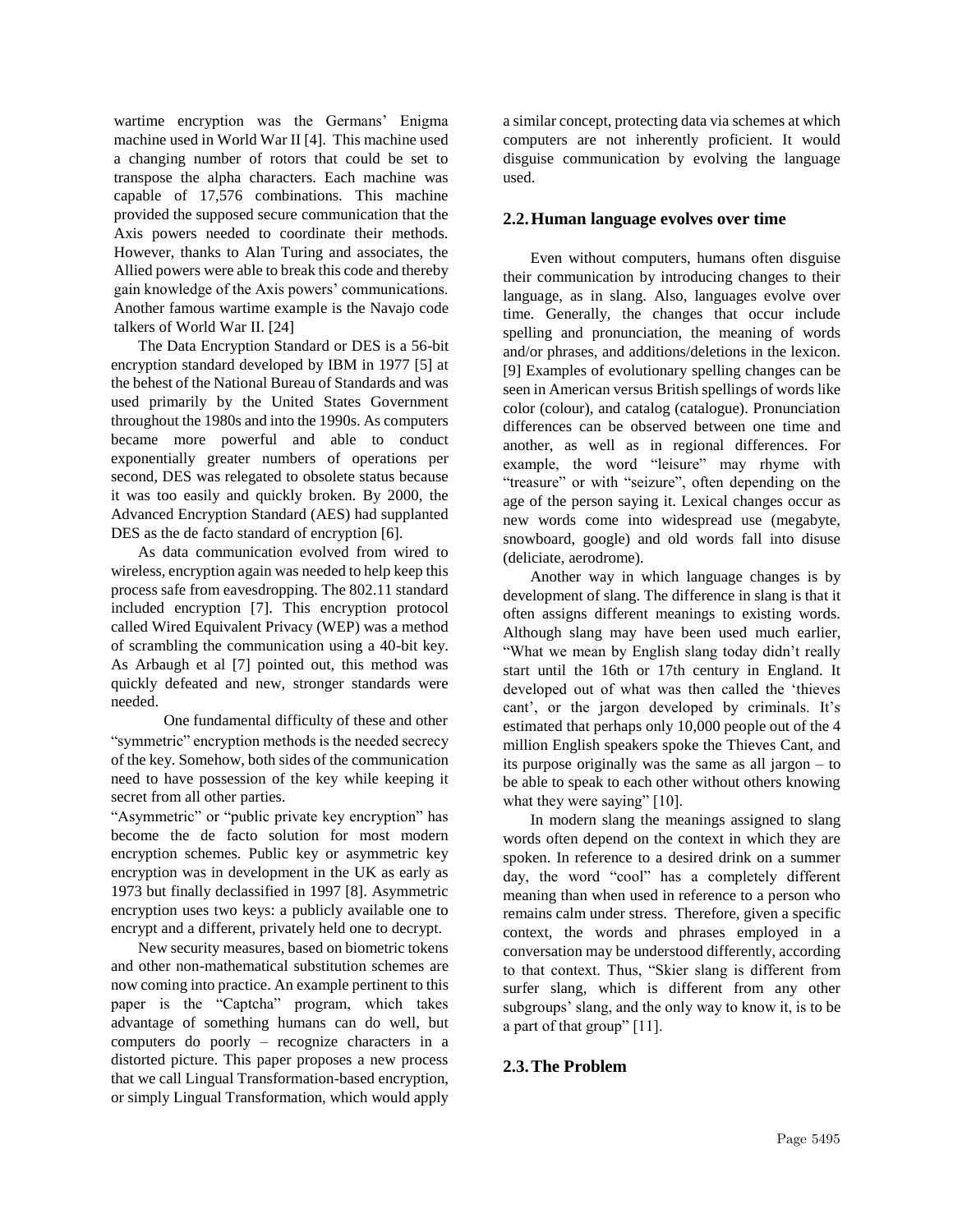One major problem with modern cryptography is that keyed encryption remains vulnerable to different kinds of traditional attacks. Much of the threat against encrypted communication can be classified into three types [12]:

- 1. Man in the middle
- 2. Brute force
- 3. Replay attack

A man in the middle attack has the communication routed through a computer that is controlled by the attacker. The attacker copies the entire communication and then, based upon the captured key, may pretend to be the person at either end of the communication. This allows the attacker to access or change the data. This attack can be difficult to detect because after the attacker obtains the desired data, the message can be forwarded to the intended recipient, who presumably will have no clue the communication was intercepted.

A brute force attack is when the attacker makes an unending attempt to guess the password or key needed to pretend to be the user. Given enough time and unlimited attempts, brute force will always be successful against math-based cryptography.

A replay attack is when the attacker listens and records the communication stream. They then take this recorded stream and replay one side of it against the other side. This can lead to the attacked system replying with the missing key. This attack also may be difficult to detect because all aspects of the communication are copied from the original source, and therefore appear to be legitimate.

In addition to these known attack vectors, another and ultimately more likely possibility is discovering the files or databases where secret keys are kept [12]. By password cracking or other means, the attacker obtains access to the files containing encryption keys and then has the ability to compromise security for all communication which relies on any of those keys. Further, theoretically random key generation in real implementation often is pseudo-random, which means potentially predictable [13].

In recent history, a persistent challenge in mathbased encryption is represented by a corollary to Moore's Law, which states that computing power (or calculations per unit of time) will double every 18 months or so. This presents a problem to mathematically "unsolvable" decryption equations. As numbers of transistors in computer chips increase the time required to solve these mathematical equations decreases. Solving the equation is brute forcing the decryption of the data. Additionally, there are timesaving factors such as rainbow tables to pre-generate solutions to the mathematical equations to inject into encrypted data tables [14]. Such methods can exponentially speed illicit access to encrypted data streams. In this vein, the apparently imminent advent of quantum computers [15] may pose a serious threat to all math-based encryption.

Much current encryption depends on a key and proper key exchange facilitated by public key verification authorities [16]. Unfortunately, consolidated key verification also constitutes a single point of failure. If a user's private key is decoded or stolen, any entity can claim to be that key holder. In the case of a key verification authority being compromised, the attacker then has access to all the root certificates. An example of this is the DigiNotar hack of 2011 [17].

A question arises then, about whether keyed, math-based encryption really is the best we can do? Perhaps humans' intelligent manipulation of language might serve as a different model for secure data communication. The following section explores ideas about mimicking human slang in data communication.

## **3. Theoretical Propositions**

Slang consists, essentially, of substituting a "wrong" word in place of a right word, while conveying the right meaning. Drawing upon context, speakers and listeners can infer the right meaning in spite of saying or hearing the wrong word. Consider the following short conversation:

Q: How did you like the movie? A:

Oh, it was good.

The answer, "it was good" would be understood by anyone steeped in American culture if the respondent had used any of the following words instead of "good". Note that none of the words' original meaning corresponds to "good".

| Swell   |             | Hip        |
|---------|-------------|------------|
| Hot.    |             | <b>Bad</b> |
| Cool    |             | Groovy     |
| Radical | <b>Sick</b> |            |

Although at times slang has been considered vulgar and low, historically it seems to have been widely known and used [19]. With the goal of instilling the ability to create and use slang into computers, one might first attempt to model the way humans create and use slang. Extrapolating from the conversation above, a basic model would depict two participants, A and B, exchanging words via a communication medium (Figure 1).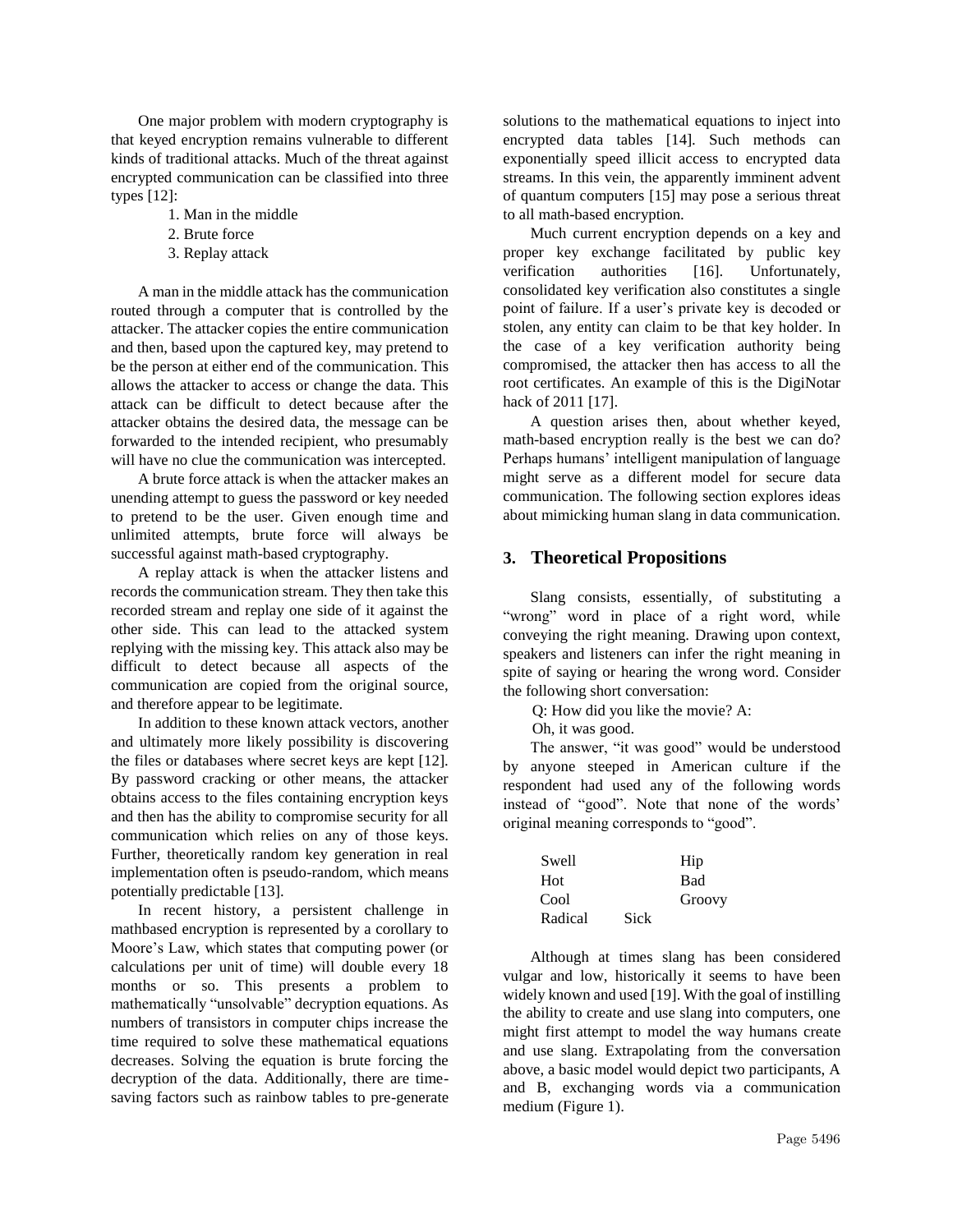

#### **Figure 1.**

Such a simplistic model clearly fails to capture the purpose of communication. A better model is shown in Figure 2.



#### **Figure 2.**

In Figure 2, A and B exchange meaning. Words constitute the medium by which they do so ("words" in this context are defined loosely to include any representation of meaning, whether by a string of characters or other representation.) Thus, A and B may choose from among many words in their respective vocabularies to convey a particular meaning (each arrow represents a possible word choice; the longer arrows represent the chosen words in Figure 3).



#### **Figure 3.**

In the models presented so far, the presence of a third entity, C, must be assumed as an illicit eavesdropper. As long as A and B use standard, accepted vocabulary to convey their meaning, C will have no problem understanding the same meaning.

Under the model in Figure 3, slang can be defined simply as A and B agreeing on a new pathway (word) to convey a specific meaning, particularly if agreement can be reached without C's participation. The only way A and B can reach such agreement is by reference to some context of which A and B are, but C is not, a part.

Because use of slang is both a part of everyday language and a fact of history, arriving at the following is easy:

Axiom 1: Humans, communicating within a specific context, can create and use slang words and/or phrases to convey meaning in a way that is, at least temporarily, unintelligible to others who are not participants in that context.

The slang words may be new creations, invented specifically to convey meaning (e.g., "nerd"), or they may be existing words that are assigned new meaning (e.g., "swell"). In either case, no additional effort is required to disguise the communication – it can be spoken aloud in mixed company. Further, no restrictions exist on which words or phrases may be chosen, as long as A and B can agree on the assigned meaning. Thus, for example, even the word "bad" can be used as a term to express something desirable.

While the models depicted in Figures 1-3 apply to human communication, they may also apply to computer communication. Viewing computer communication as an extension of human communication, logically:

Proposition 1: Like humans, computing machines could achieve the same benefits communicating by slang created from their own context.

Over time, however, the secretive purpose can be frustrated as slang words come into more widespread use and eventually are accepted into common language. The remedy, of course, is to update the slang lexicon frequently, thus staying ahead of eager but uninitiated would-be users. Thus:

Axiom 2: Because slang is not guaranteed to remain arcane for long, human slang continuously evolves to meet the requirements of the users.

Computers mimicking human slang use would face a similar challenge that any message "encrypted" by slang would soon be discovered as the slang words' meaning would eventually become known. Therefore, the vocabulary used by communicating machines similarly must evolve. In human communication, language evolution takes time, and although evolution occurs, sometimes the meaning can still be understood as if the language had not changed. For example, Shakespearean language is still intelligible today despite obvious differences from modern English.

In contrast, however, slang may evolve for expressly clandestine purposes. One requirement for successfully achieving such purposes is changing fast enough to keep ahead of unwanted users who try to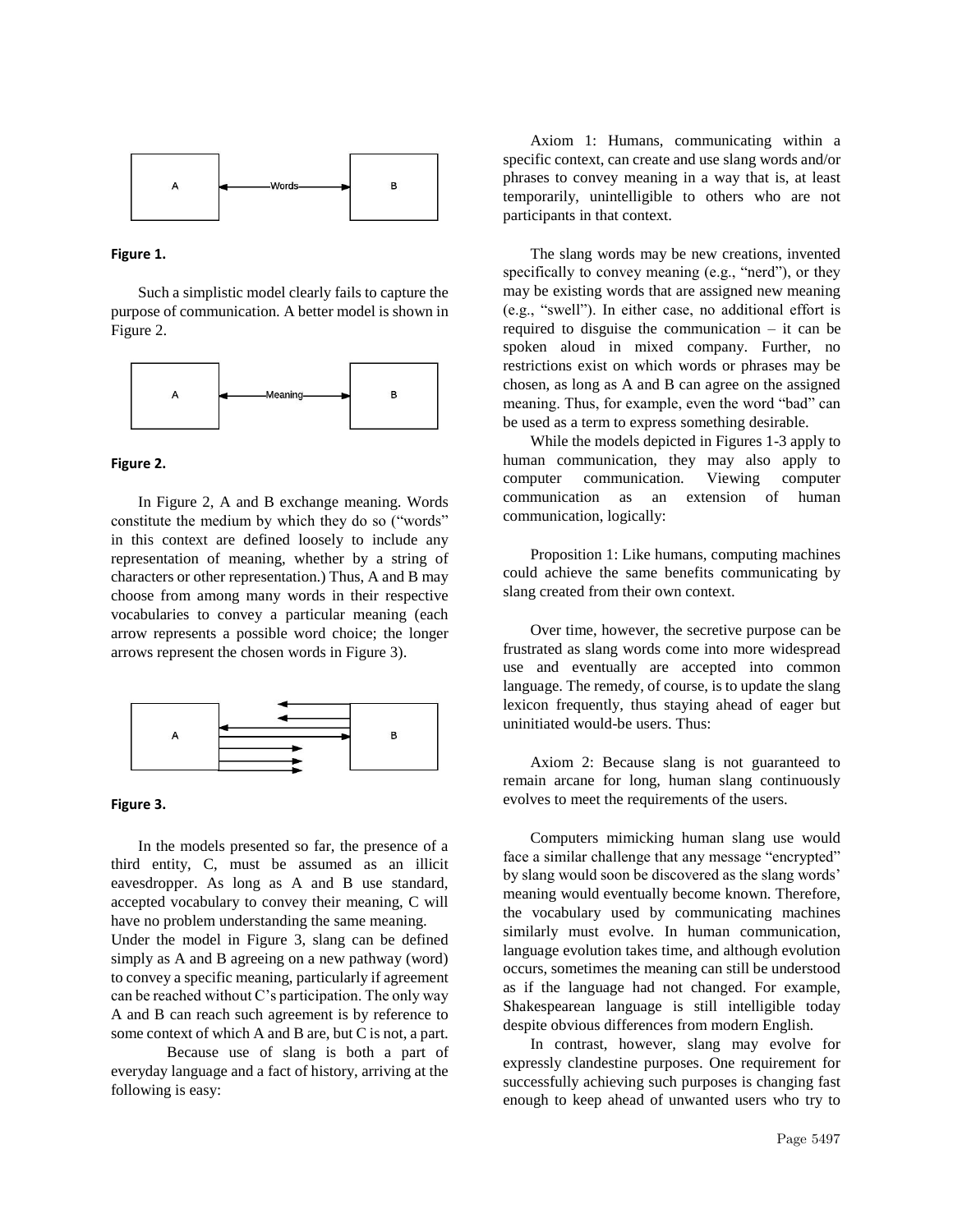decipher the evolving slang. Of course, speed is one of the great strengths of modern computers. Therefore:

Proposition 2: Computers can "compress" the time required for slang to evolve, thus rapidly and continuously changing their shared slang and consequently keeping outsiders – even fast ones – out.

The value humans derive from creating and using slang lies in the ability to authenticate speakers as members of an exclusive group and/or to maintain a level of secrecy conversing with group members while in the presence of non-members. The goals of modern keyed encryption are almost identical. If computers can create their own slang, and if they can do it quickly enough to keep eavesdroppers flummoxed, then

Proposition 3: Computer-generated slang can meet the same goals as modern encryption techniques.

Of course, proving or disproving theoretical propositions such as these would be more than a simple matter of practical implementation. Extensive testing and real-world experience over time would also be necessary. However, the process must begin somewhere. The following section describes one way it might be accomplished.

### **4. Implementation**

As described above, language evolves over time in several ways. Natural evolution seems to occur along at least three dimensions [18]: the meaning of words, spelling and pronunciation, and additions and deletions in the lexicon. Purposely manipulating language to render it arcane could be done in the same three ways and also in other ways. Word substitutions, based on any number of schemes from rhyming, to homonyms, to synonyms; spelling variations, based on phoneme disassembly/reassembly; and rearrangement of grammar are a few possibilities among a potentially very wide range of schemes [18]. Indeed, the substitutions need not follow any externally discernible method at all, as long as the communicating parties can agree on them. Choosing and combining such schemes in an unpredictable mix would create a unique "slang" that could only be understood by the entities that participated in making it.

One crucial element for development of slang among groups of humans is context. In order to create a type of slang that could be used between two data

communication devices, some type of common context must be established. The context must be unique and exclusive such that only the entities involved in the conversation are privy to the context. This makes an interesting challenge because of the necessary assumption that an eavesdropper is always listening.

Some manipulations that could be employed to "evolve" a usable slang might include the same types of methods employed by humans in creating slang, like simply substituting context elements, or rhyming words, synonyms, purposeful misspellings, homonyms, or disassembling/reassembling phonemes. Of course, additional methods beyond those modeled by generations of humans, would be limited only by our ability to imagine and implement them. The evolvable context of a flow of data between two devices could include any protocol-related exchanges, packet history, and/or some agreed-upon and mutually external elements.

### **4.1.The All-Important Context**

The common context is the critical component of the system for several reasons. First, drawing from a common context eliminates the need to exchange an encryption key. The context gives the communicating nodes a common "pool" from which they can draw inferences about the intended meaning of "wrong" words sent and received to convey "right" meaning. This is important, for example, because traditional stream ciphers suffer from a potentially debilitating weakness: the key (called the seed) from which their keystream originates, supposed to be entirely random, in practice is often generated from internal computer states that are pseudorandom, i.e., potentially predictable. If a seed can be identified by an adversary, the adversary can decrypt any encrypted messages resulting from that seed [13]. An example of this problem is the untimely obsolescence of WEP encryption in early Wi-Fi implementations [21]. Drawing on a unique, common context eliminates the need for an encryption key.

The context facilitates another purpose beyond the being the basis for "encryption". Because it is created exclusively by two communicating nodes, and is unique to just those two nodes, their conversation, and specific elements thereof (time, place, etc.), no other entity can correctly apply it. Therefore, proper application of the unique context serves as a means of authentication of the nodes involved.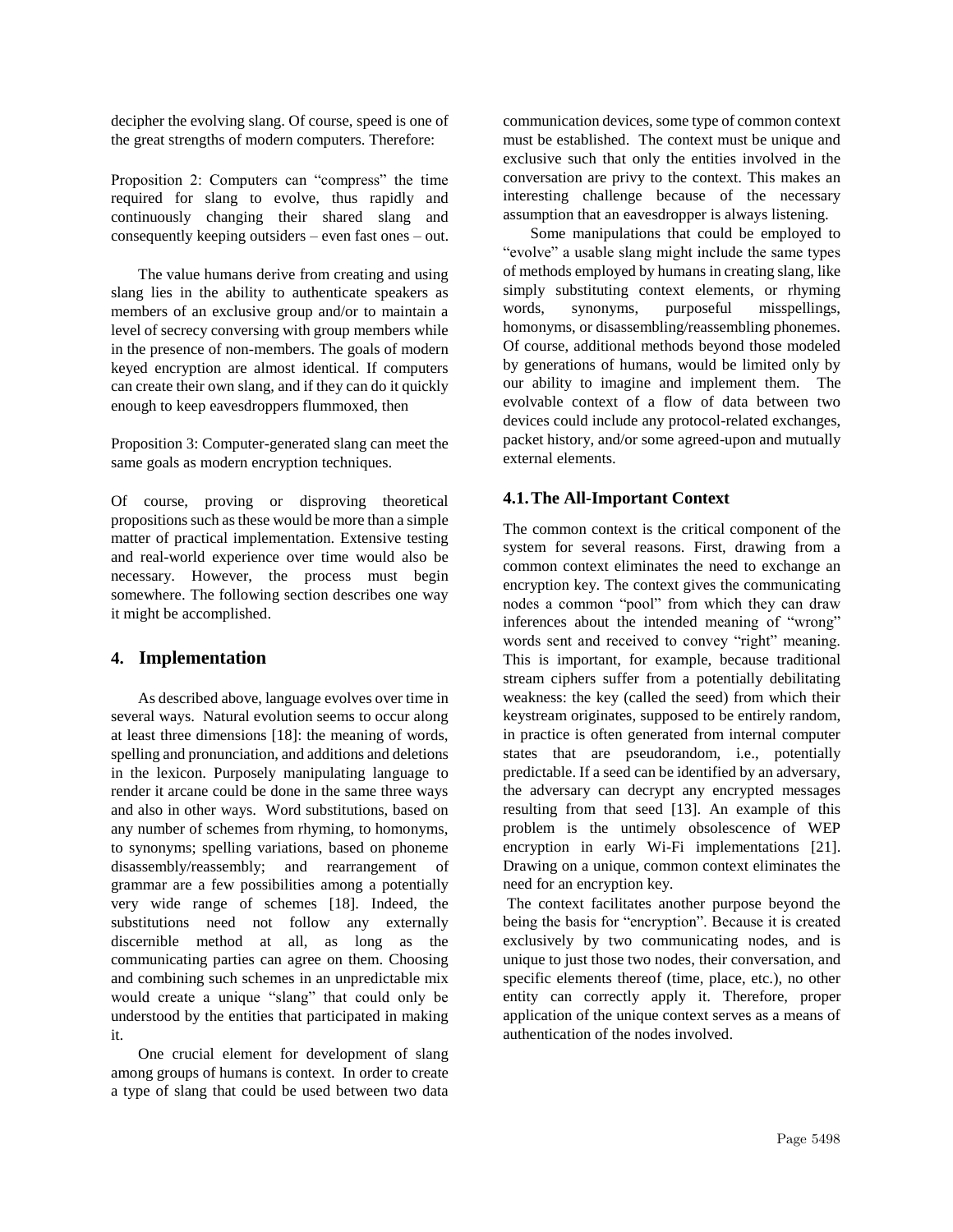#### **4.2.The Process**

A process to create and use an exclusive slang between two nodes in a network would require the following steps:

- 1. Given a need to communicate securely a message between two nodes in a communication network, begin by exchanging non-secure, inconsequential flows between the two nodes (ICMP commands, for example), keeping a log as the exchanges continue. The log may include any and all of the flow(s) exchanged between the two nodes, including protocol details (packet headings, time stamps, etc.) as well as message content.
- 2. Using the log as a reference, agree on methods, possibly similar to the natural evolution of human slang, to effect substitutions for the individual words (or other subdivisions of the secure message).
- 3. Apply the agreed-upon methods, transforming the original message into a series of words (or other subdivisions of the message) which, despite being transmitted in clear text, appear to constitute nonsense, or content in which an eavesdropper is not interested.
- 4. Upon receipt, reverse the agreed-upon method to obtain the original message.

Now apply these four steps to the process between every pair of communicating nodes in a network. As message content traverses a network, every node-node pair along the way would repeat the process, each time creating a new and unique context and using a different transformation method. While the "encryption" achieved at this point may appear to be a simple substitution cypher, it is important to note that no encryption key has been generated or exchanged. Further, every node-node pair along the communication pathway is using a different and unique "language." Still, the meaning of the original message would be understood by each node.

Therefore, the two terminal nodes (the original sender and the ultimate receiver), going through the chain of node-node pairs, must create their own unique context and choose their own transformation methods.

Viewed from another perspective, Lingual transformation based encryption can be understood in the following way:

Given a network consisting of several nodes, A,

B, C, … Z, and assuming that when node A has a message for node Z, the message must be communicated through the intermediate nodes, B, C, etc., node A must communicate first with node B. Node B then communicates with node C in order to pass the message along on its path toward node Z. Node C then communicates with node D, and so on until the message arrives at node Z.

With lingual transformation, nodes A and B first create their own unique language or slang, using the context of their conversation that is known only to A and B. We can refer to this language as AB language. Then, node B similarly establishes another, different new language with node C: BC language. Node C does similarly with node D, and so on until all of the nodenode pairs from A to Z have their own unique language. Finally, when the full chain of uniquelanguage-speaking node-node pairs has been established, node A communicates with node Z via the chain and creates yet another unique language, established between node A and node Z (AZ language) in the same manner as described for all the node-node pairs (see figure 4). After all these languages have been established, nodes A and Z can begin exchanging secret information. At this point, node A translates its secret message from human language to AZ language, then translates the result into AB language and sends it to node B. Lacking context (AZ context), Node B will not understand the message, but will translate it to BC language and send it to node C. Node C similarly will not understand the AZ-language message, but will translate it to CD language, and so forth.

Throughout the duration of the conversation between node A and node Z, every node-node pair continuously modifies its language by reference to its continuously-changing common context. Nodes A and Z also continuously evolve their own unique language in the same way.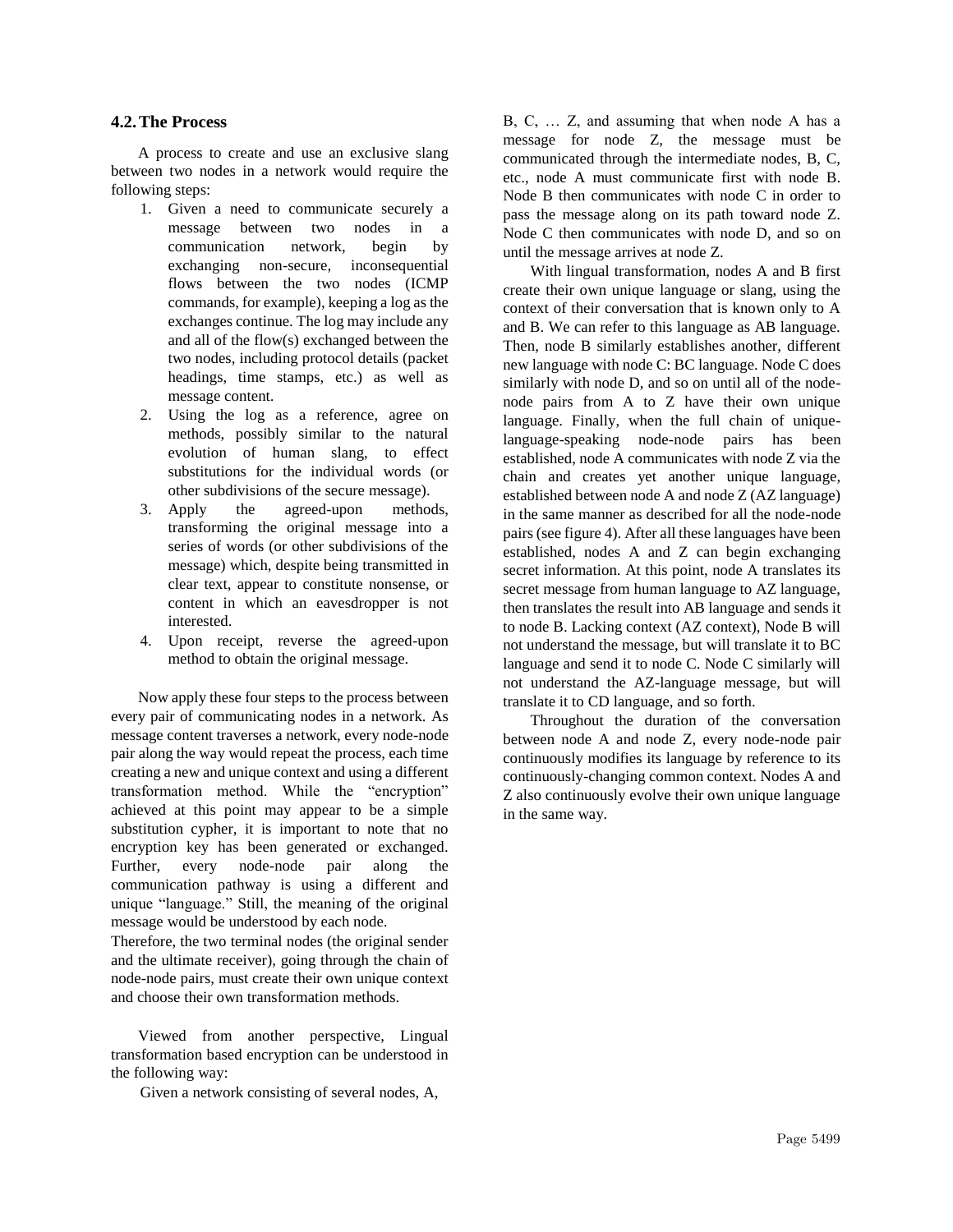

#### **Figure 4.**

## **5. Benefits of Lingual Transformation Based Encryption**

This new method of computer communication functions as an encryption scheme as well as a potential one-time pad. This will reduce the risk of the three vectors of attack mentioned earlier: Man-in-the middle, brute force, and replay attack. It also eliminates the danger of stolen keys (because there are no keys to steal).

A man-in-the-middle attack is only effective if the attacker can copy the data and extract the cleartext. The only conversation that the attacker can capture is between only two nodes in the chain. These two nodes (pick any communicating pair) are only speaking their version of slang. The actual conversation between nodes A and Z appears as nonsense to C and D, for example, because it is conducted in a language (AZ language) they don't know. However, C and D translate and pass on the "nonsense" words into their language (CD language) which when "decrypted" still would be in a language unknown to anyone except A and Z.

The use of Brute Force would be irrelevant as there is no password or key to brute force out of the conversation. Agreeing on a transformation method is not equivalent to sharing a key, just as agreeing to speak French is not equivalent to giving a specific password. Even if one element of the conversation could be deciphered, the other elements would not be compromised because each is "encrypted" differently. A replay attack would be foiled by the fact that all of the languages employed are continuously evolved, effectively creating a one-time pad. An attacker would gain nothing by replaying a recorded conversation as the conversation is either dropped or evolved beyond the limit of the replayed recording.

Of course, other threats also exist that are not solvable by encryption because they involve attacking static data, human users, or operating systems. Since social engineering involves attacks on the human user and not on the data, encryption of any kind is irrelevant against it. A port scan or vulnerability attack is a server side attack and not a conversation attack therefore this proposed encryption method will have little effect on reducing any threat via port scan. Denial of service attack also does not have anything to do with encryption and therefore any method of encryption will not reduce this attack vector. Any attack on the physical computer is also not defensible by communication-based encryption [12].

The scheme described in this paper successfully would improve the defense against the methods of attack which target weaknesses in encryption. These results would help any type of computer communication be more effective in keeping the secrets secure.

### **6. Challenges**

Two major challenges immediately become apparent with lingual transformation-based encryption. The first is the time necessary to establish context in order to morph computer language into an unrecognizable quasi-slang. In addition to the original establishment of the context, the need for continual updates will also prove time-consuming. Along with the context, the actual lexicon of the unique language also must evolve. Of course, the speed at which computers operate will greatly compress the time needed to evolve language compared to humans; nonetheless there will be a time lag. Bandwidth is a related concern due to the amount of overhead data exchange required to establish unique slangs before secrets can be shared.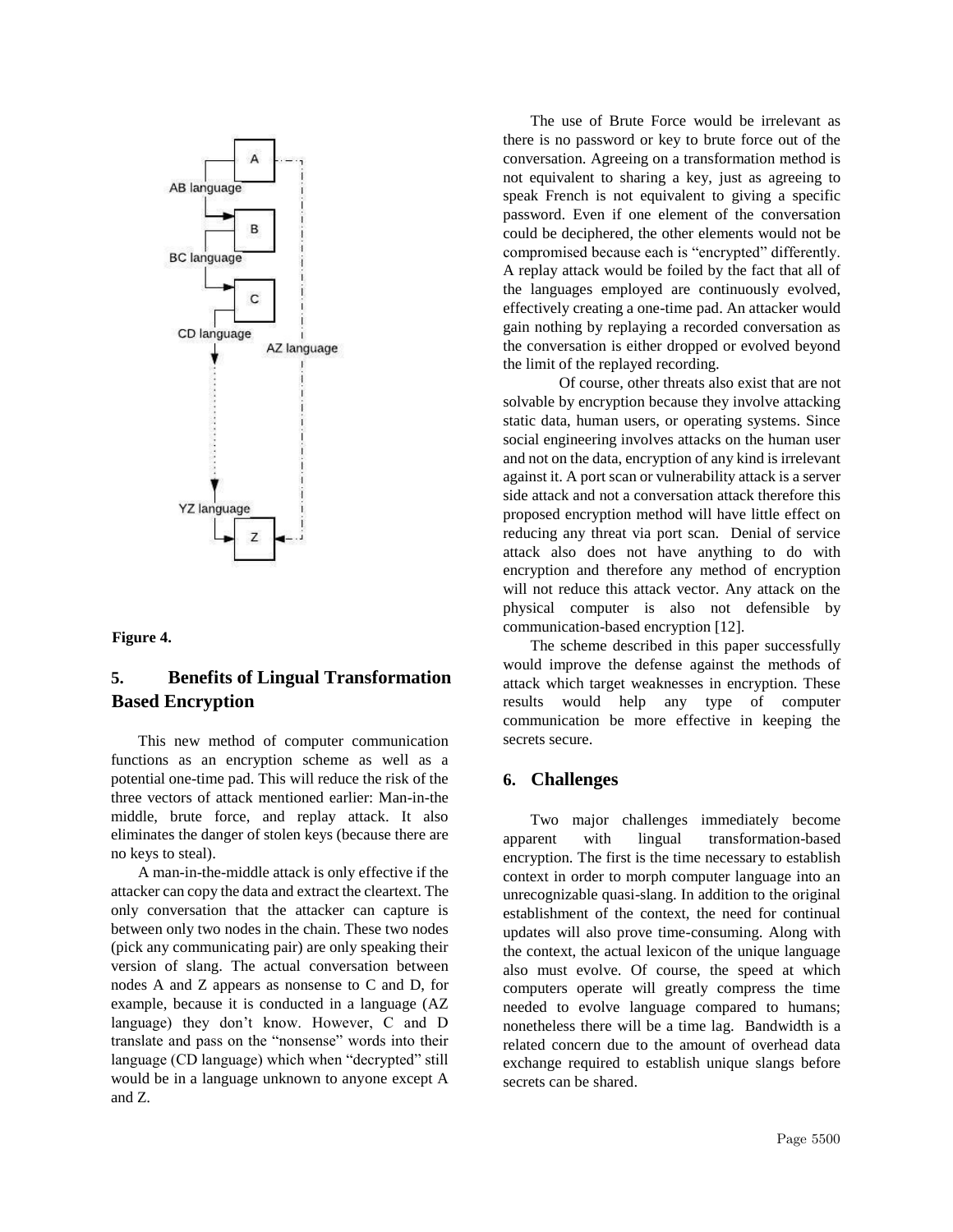The second challenge lies in the actual methods for morphing language. In addition to contributing to the time problem, the potential complexity of creating a new language on the fly will likely be challenging. While historically, language evolution takes time, slang develops more quickly by substituting new words or changing the meaning of existing words. The easiest substitutions would probably come directly from the context, but other substitution might be more secure. A system might instead use context elements as "menu choices" for other methods of substitution. Some possible methods are listed:

- Rhyming words:
- Synonyms
- Antonyms
- Homonyms
- Cockney Rhyming Slang
- Phoneme deconstruction/reconstruction
- Language translation
- Quasi-random replacement

The greater number of methods used, the more robust lingual transformation based encryption will become. Slang is apparently a universal human language concept. [23] We envision a constant and ongoing quest for new methods. The methods above focus only on changing the vocabulary and no other characteristic of language. Other possible areas to search for manipulation methods might include: spoken language (including voice pitch, speed, and pronunciation), purposeful and meaningful misspellings, and grammar (including sentence structure).

## **7. Future Uses**

As this technology emerges and evolves, ideas about future uses include, but certainly are not limited by, the following.

- Morphing data within a single computer. Using the internal I/O of the computer, this method could be built into the controllers themselves to encrypt the data stored on the hard drive.
- Creating an ad-hoc network in a company's DMZ to force an enhanced language morphed network communication, thus ensuring that language morphing is occurring. This technique would help keep the technology future-proof. By adding nodes to the system the morphed language gets more complicated and morphed. Adding

system after system would force subsequent attacks to keep up with similar resources.

- Keeping records of previously created morphed languages to use as digital fingerprints. Each node to node communication could be logged and stored. Once logged computers could identify themselves based upon that previous, and unique communication. This could speed up future communications with same devices.
- As quantum computers are created and brought to market, this method, due to its lack of math, can still be used to protect secret messages. Quantum computers create serious problems for math-based encryption. Lingual transformation-based encryption uses the communication as the basis for morphing rather than an exchanged key or known algorithm.

## **8. Summary**

In this paper we have put forward the theoretical proposition that the benefits of human slang use could be effectively realized in data communication by applying similar principles. Humans routinely manipulate standard language to achieve purposes like authentication and secure communication. Computers might just as well emulate that behavior. Some important features of a practical implementation of this idea are:

- Keyless encryption, eliminating the need for safe storage and exchange of encryption keys.
- Continuous evolution, essentially creating a one-time pad.
- Non-math logic, allaying concern about the threat of quantum key cracking.

Some additional benefits include:

- Greatly increased effort required for attackers to compromise large numbers of records (because the language continually morphs, a successful breach would yield only a small amount of data).
- Automatic authentication and compromise detection (because communication is based only on the exact common context of the two nodes involved – the very presence of a third party alters the context, and therefore is detectable).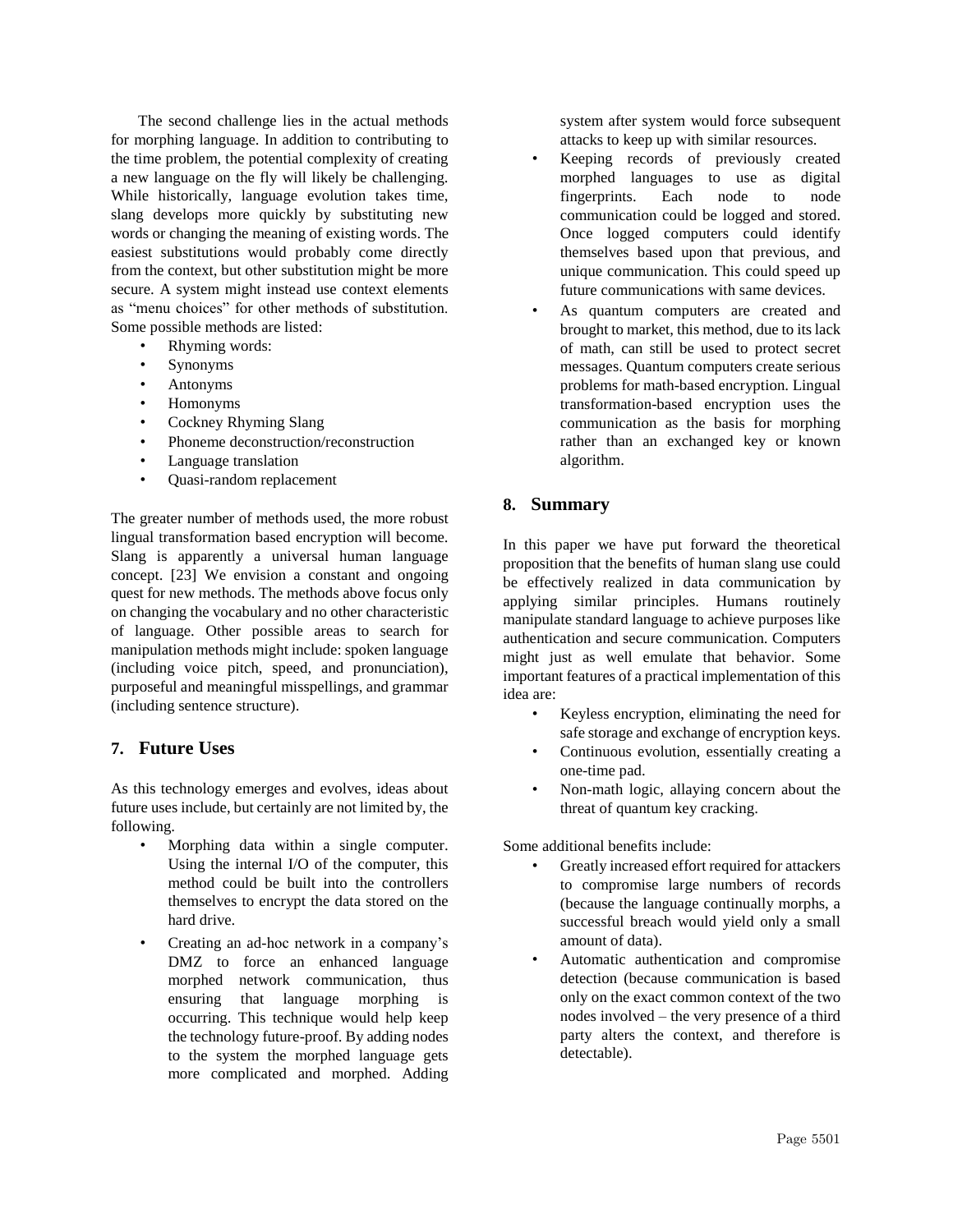• A new method that diverges from the "arms race" (bigger and bigger key sizes) way of protecting data communication.

Of course, a healthy skepticism is appropriate when an unproven idea is advanced. Naturally many questions about proposed benefits remain until a practical implementation can provide answers. The following list is representative of some objections that might be raised:

- This is no better than a simple substitution cypher.
- A trained and/or experienced linguist could easily crack the code.
- An eavesdropper at the terminal node would know everything the terminal node knows.

Addressing such concerns is more than a matter of debate. These and other concerns will require thorough proving through rigorous testing (which is underway, but without reportable results as of this writing). However, with careful consideration of this list we observe:

- Ultimately all encryption is substitution. However, this idea is different from other methods because
	- o there is no key exchange; o while the terminal nodes participate in lingual transformations with their immediate neighbors, they remain unaware of the other transformations between them;
	- o the transformations are performed continually, so the encryption evolves as the conversation continues. If an eavesdropper could decipher the encryption, he would almost immediately have to do it again;
	- o the communication between nodes, for example in BC language, CD language, DE language, etc. consists of translations from AZ language. An eavesdropper who deciphers one of the languages would still have to decipher AZ language (then return to the  $3<sup>rd</sup>$  point, above)
- The linguist would have to be quick, and his/her work continuous. In any case, if the language were deciphered, the breach would consist of one communication unit (word, packet, record), not tens of millions as in contemporary breaches. Additionally, as the

data entering any given node has already been substituted with a different language, the original data can only be translated at the terminal nodes.

The presence of an eavesdropper at a terminal node indicates a lapse in all types of security. Any security/encryption method will eventually be breached if an attacker has access to the terminal data node.

## **9. Conclusion**

There will always be a need for secret communication to be kept from prying eyes and ears. Harking back to Julius Caesar, the need to keep secrets has always been at the forefront of military, government, corporate and other private operations. Because opposing entities will always attempt to discover important secrets, we always will have a need to create new and better ways of keeping our communication safe. Language-morphing techniques will contribute to the evolution of keeping secrets.

## **10. References**

[1] J. J. Johnson, R. F. Houghton, and T.S.E. Hilton, "A Completely Different Concept: Non-Mathematical Encryption?" 56th Annual Conference of International Association for Computer Information Systems (IACIS). Nashville, TN October 2016 pp 19-20.

#### [2] IBM Newsroom

[https://www03.ibm.com/press/us/en/pressrelease/51740.ws](https://www-03.ibm.com/press/us/en/pressrelease/51740.wss) [s](https://www-03.ibm.com/press/us/en/pressrelease/51740.wss) [6](https://www-03.ibm.com/press/us/en/pressrelease/51740.wss) Mar. 2017.

[3] Dey, S. "SD-AREE: A New Modified Caesar Cipher Cryptographic Method Along with Bit-Manipulation to Exclude Repetition from a Message to be Encrypted",

(2012), arXiv preprint arXiv:1205.4279

[4] Gold, J. I., & Shadlen, M. N., "Banburismus and the brain: decoding the relationship between sensory stimuli, decisions, and reward". Neuron, 2002, 36(2), 299- 308. [5] R. Davis, "The Data Encryption Standard in Perspective", Communications Society Magazine, IEEE, Nov. 1978, pp. 5-9.

[6] J. Daemen, V. Rijmen, "The design of Rijndael: AESthe advanced encryption standard", Springer, Berlin 2002.